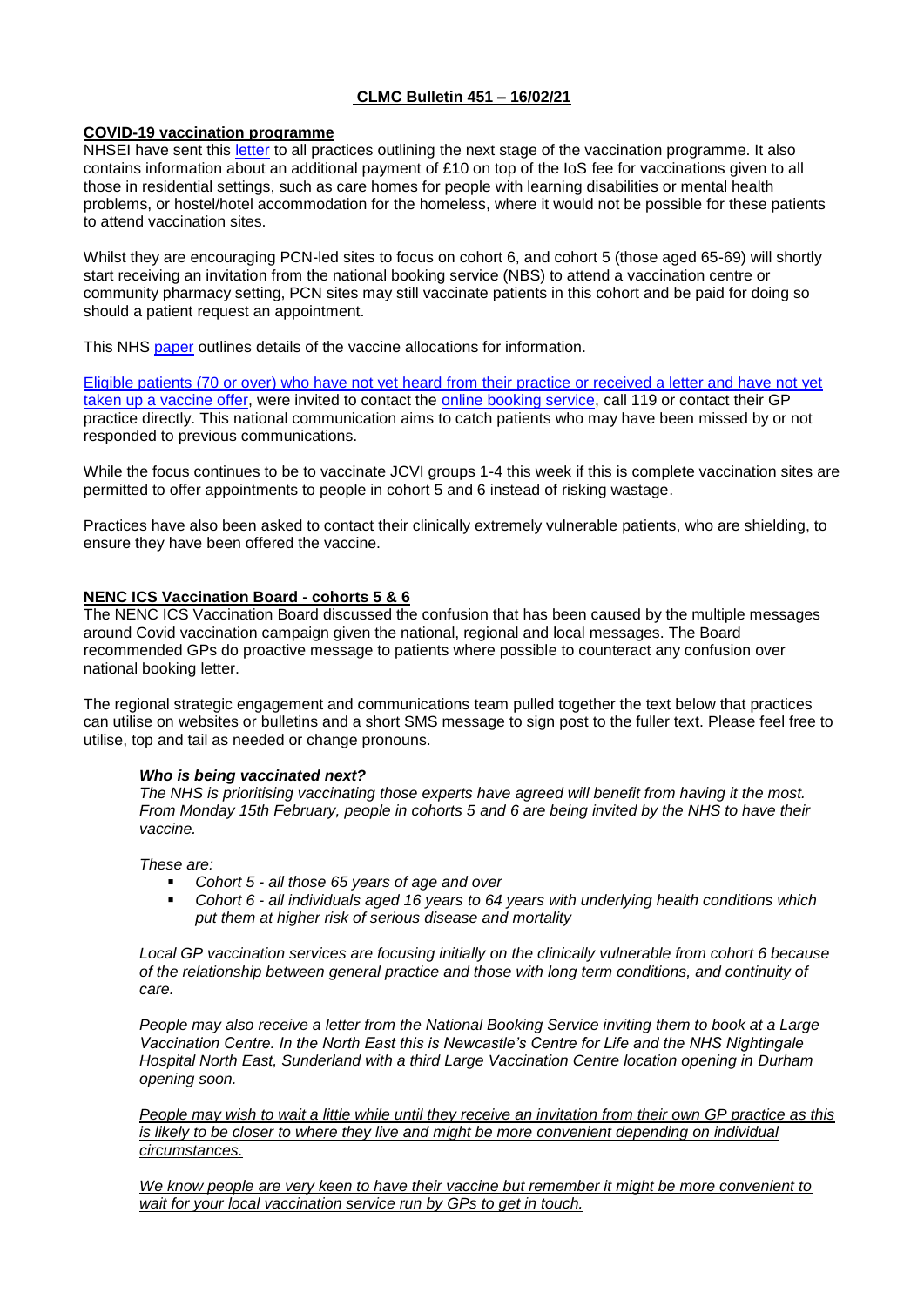*People should not be worried about travelling to a large vaccination centre, everyone in the priority cohorts who wants to have a vaccination can do so from their local GP vaccination service.*

*If you want to wait to be called by your local GP vaccination service then don't respond to the national booking service invitation.*

*The way the cohorts are being invited may result in a younger person with an underlying health condition being offered an appointment before someone in the over 65 year age group. This doesn't mean you have been missed so please wait until the NHS contacts you.*

*In the meantime the message remains the same - the NHS will be in contact with you when the time is right for you to be invited for your vaccine. Please do not contact the NHS, please wait for the NHS to contact you.*

## *SMS*

*Over 65s & adults with conditions are vaccinated next. You can use national booking service or wait to be invited to local GP service. Do not telephone surgery. FIND OUT MORE ADD LINK TO WEBSITE*

## **Vaccination of frontline health and social care workers**

Protecting frontline health and social care workers from COVID-19 remains a priority, something that the BMA has been lobbying on, and NHSE/I has [written to commissioners](https://www.england.nhs.uk/coronavirus/publication/assurance-of-covid-19-vaccination-offer-for-all-eligible-health-and-social-care-workers/) this week asking for reassurance that the offer of a vaccination frontline health and social care workers, as priority cohorts, has been fulfilled.

Practices are encouraged to liaise with local system partners to ensure that any staff who have not yet been offered a vaccine are offered one, including any locum GPs they are in regular contact with, as soon as practically possible.

[Social care workers](https://www.england.nhs.uk/coronavirus/wp-content/uploads/sites/52/2021/01/C1125-Self-referral-for-social-care-worker-vaccination-11-February-2021.pdf) are now able to, for a limited period until 28 February, to self-book a vaccination at a vaccination centre or community pharmacy led local vaccination service [online](http://www.nhs.uk/covid-vaccination.)

## **Transport of Astra Zeneca vaccine to GP practices within the PCN Grouping**

The NHSE/I has confirmed that the [SPS SOP](https://www.sps.nhs.uk/articles/transporting-the-astrazeneca-covid-19-vaccine-from-pcn-designated-sites-to-end-user-locations-patients-homes-and-within-the-pcn-grouping/) (Standard Operating Procedure) has been updated to make clear that the Astra Zeneca COVID-19 vaccine does not need to be used immediately after being transported within the PCN grouping. The SOP states:

1.1.2. The vaccine should be used as soon as it is received or immediately put in a refrigerator to be administered as soon as possible thereafter. *This has been defined as meaning within 24 hours or over the following days.*

## **Freeing up practices to support COVID-19 vaccination**

NHSE/I has written to practices and commissioners providing further measures [on freeing up practices to](https://www.england.nhs.uk/coronavirus/wp-content/uploads/sites/52/2020/03/C1050-freeing-up-practices-to-support-covid-vaccination-further-details-3-feb-21.pdf)  [support COVID-19 vaccinations](https://www.england.nhs.uk/coronavirus/wp-content/uploads/sites/52/2020/03/C1050-freeing-up-practices-to-support-covid-vaccination-further-details-3-feb-21.pdf), following their [letter of 7 January 2021.](https://www.england.nhs.uk/coronavirus/wp-content/uploads/sites/52/2020/03/C1026_Freeing-up-GP-practices-letter_070121.pdf) The letter sets out the arrangements for additional funding for PCN clinical directors, and income protection arrangements for the Minor Surgery DES and QOF (Quality and Outcomes Framework).

## **Green Book update in relation to Covid-19**

An [update to the green book chapter on COVID -19](https://assets.publishing.service.gov.uk/government/uploads/system/uploads/attachment_data/file/961287/Greenbook_chapter_14a_v7_12Feb2021.pdf) has been published, please use this version.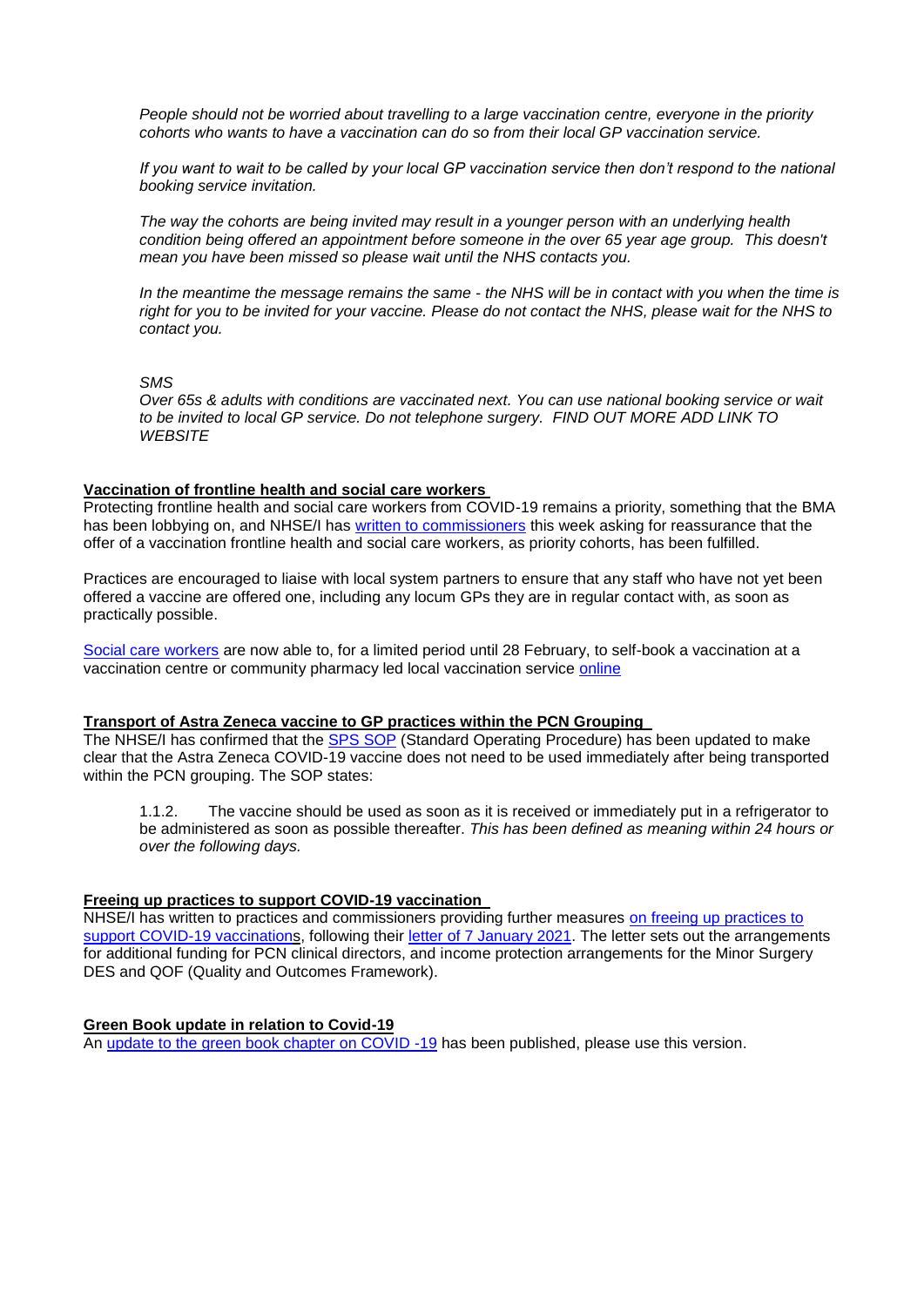## **Vaccine hesitancy**

Surveys have shown stark differences by ethnic group in attitudes to COVID vaccines, and a quarter of younger women fear it would affect fertility. The BMA has published [guidance and resources](https://www.bma.org.uk/advice-and-support/covid-19/vaccines/covid-19-how-to-communicate-with-different-groups-about-the-vaccine) on how to communicate with different groups about the vaccine.

The British Fertility Society and Association of Reproductive and Clinical Scientists has also published some [COVID-19 Vaccines FAQs](https://www.arcscientists.org/wp-content/uploads/2021/02/Covid19-Vaccines-FAQ-1_2-logos-1.pdf) to help address some of the vaccine hesitancy relating to fertility.

Locally, we are also seeing some variation in terms of uptake based on deprivation. It could be that some of our populations in the most deprived areas are struggling to access the relevant national information or national booking systems which are predominantly online or the large vaccination sites which require a lot of travel. This is being considered regionally but practice may wish to give additional consideration to this group.

Read the GPC [guidance on the COVID-19 vaccination programme](https://www.bma.org.uk/advice-and-support/covid-19/gp-practices/covid-19-vaccination-programme) which includes information about what is expected of practices and the support available to enable practices to prioritise vaccine delivery.

## **Vaccine dose data**

Over [13,5 million people in the UK](https://coronavirus.data.gov.uk/details/vaccinations) have received their first dose, and almost 525,000 have received their second dose. The latest [data report s](https://www.england.nhs.uk/statistics/statistical-work-areas/covid-19-vaccinations/)how that as of 12 February a total of 12.3 million doses in total have been given in England.

In the 10 weeks since vaccinations against coronavirus began in the UK, a first dose has been given to more than 11.8 million people in England, more than 715,900 people in Wales, more than 1.1 million in Scotland and more than 373,400 in Northern Ireland. This is an incredible achievement and thank you to all those that have made this possible.

## **February 2021 Screening and Immunisation bulletin- North East and North Cumbria**

Please see the February 2021 [bulletin](https://www.clevelandlmc.org.uk/website/IGP367/files/bulletin.pdf) from the Regional PHE and NHSE screening and immunisation team .

## **Thank you from the Prime Minister**

In his [daily statement on the Coronavirus](https://www.gov.uk/government/speeches/prime-ministers-statement-on-coronavirus-covid-19-10-february-2021) on 10 February, the Prime Minister thanking all those involved in delivering COVID vaccines in local GP sites, such as Alwoodley Medical Centre in Leeds:

"And I want to thank all of those involved for their heroic efforts: the doctors, nurses, military medics, local authorities, transport planners, warehouse operatives, delivery drivers, countless volunteers, often working through the night or even digging out snowed-in vaccination centres, like the community effort at Alwoodley Medical Centre in Leeds last Saturday so GPs, nurses and their teams could deliver 1,200 doses that day."

Watch the clip [here](http://www.bbc.co.uk/iplayer/episode/m000sl83) (24mins 46 seconds in)

## **Government White Paper on NHS reform and Integrated Care Systems**

The Government has now published 'Integration and Innovation: working together to improve health and [social care for all'](https://assets.publishing.service.gov.uk/government/uploads/system/uploads/attachment_data/file/960549/integration-and-innovation-working-together-to-improve-health-and-social-care-for-all-print-version.pdf) – its white paper on new plans to reform the NHS, including proposals to make ICSs statutory and make major changes to way services are procured.

Chaand Nagpaul, Chair of BMA council, has released a [strong statement on the white paper,](https://bma-mail.org.uk/t/JVX-78MVD-JCJOU4-4CJ2R1-1/c.aspx) stressing the need for clinicians to be at the heart of any changes. The BMA will be producing a summary of the white paper for members shortly. In January, the [BMA submitted a comprehensive response](https://bma-mail.org.uk/t/JVX-78MVD-JCJOU4-4CJ2R0-1/c.aspx) to NHS England's legislative proposals, on which the Government's plans have been based, highlighting the importance of ensuring proper clinical, GP, and LMC representation. CLMC also submitted a lengthy response.

The proposals set out that GPs will be one of the few required members of the ICS leadership, and that there will be a lot of flexibility around how place level (former CCG) working is organised and works, so there is a key role for LMCs to engage in that to help shape it.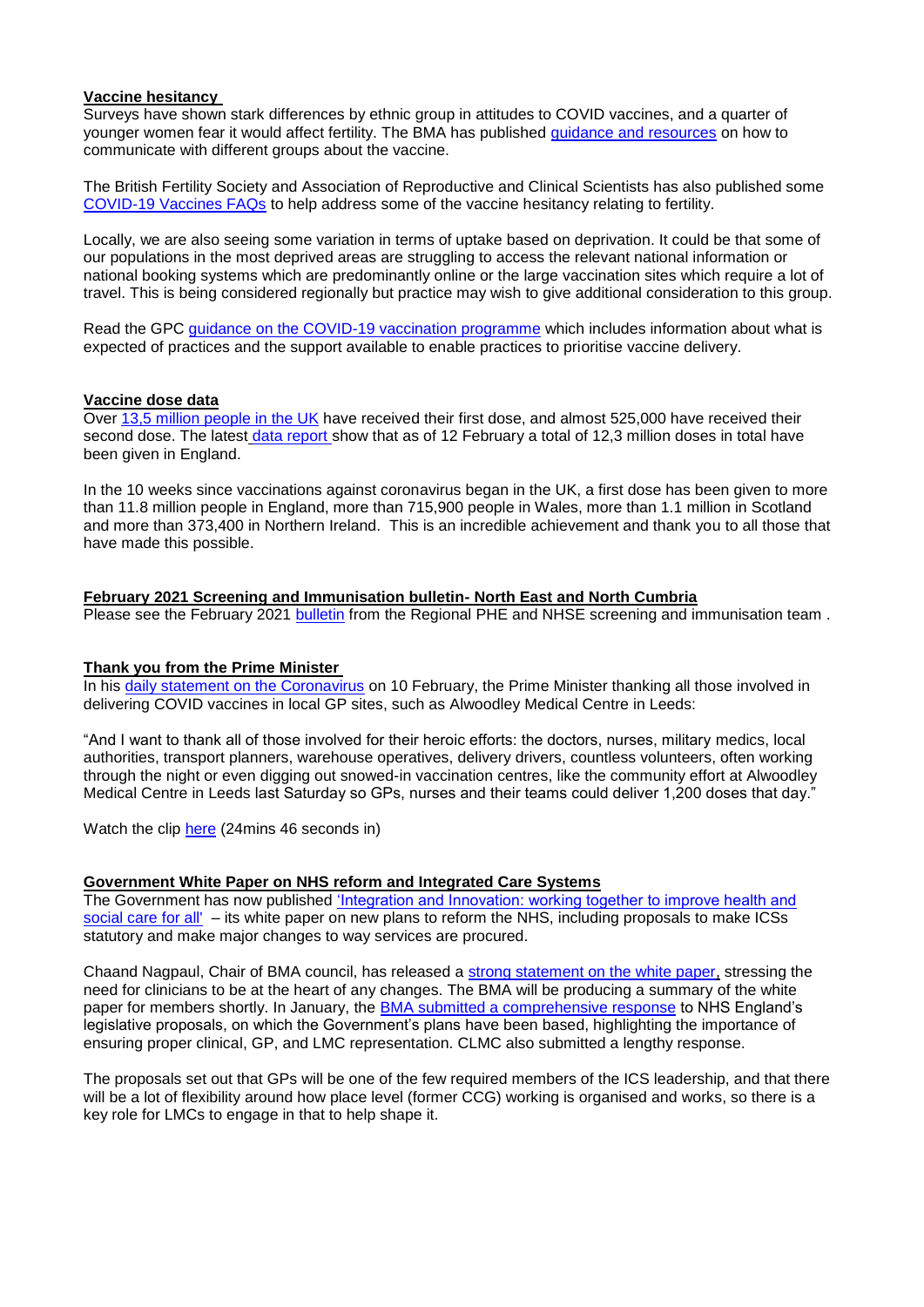## **Assessments carried out for detention under the mental health to take place in person**

Following a [ruling in case](https://www.bailii.org/ew/cases/EWHC/Admin/2021/101.html) bought by Devon Partnership NHS Trust against the Secretary of State. NHS England has issued directions to all mental health providers not to carry out any assessments for the [purposes of determining whether or not an individual should be detained under the act remotely](https://www.dacbeachcroft.com/en/gb/articles/2021/january/remote-mental-health-act-assessments-to-stop-with-immediate-effect/) (by any medium). This applies to all members of a medical team involved in the decision and should be considered as the overriding guidance until further notice.

**Amendments to European Health Insurance Cards (EHICs) and S1 forms (UK) Regulations** There have been some minor amendments to the GMS and PMS regulations relating to European Health Insurance Cards (EHICs) and S1 forms, to allow for reciprocal healthcare arrangements with EU member states.

The change has been made via the [Reciprocal and Cross-Border Healthcare \(Amendment etc.\) \(EU Exit\)](https://www.legislation.gov.uk/uksi/2020/1348/made)  [Regulations 2020](https://www.legislation.gov.uk/uksi/2020/1348/made) which support the process of EU exit. The amendments are within the contract regulations that govern *information relating to overseas visitors* (GMS regulation 74F and PMS regulation 67F) – where, if patients choose to provide EHIC, S1 or PRC details on registration, then GPs must forward those details to NHS Digital or NHS BSA.

The new wording allows for the possibility that, on registration, patients may in future submit other (unnamed) documents which are equivalent to EHICs or S1s, which could be required as part of a "listed healthcare arrangement" between the UK and an EU/EEA country (or the EU). However, at present, the UK government has not agreed any listed healthcare arrangements which establish EHIC or S1 equivalent documents, so for now there is no possibility of patients submitting them.

## **GP Assistants wave 2 of the GP Assistants Programme**

This programme is being led by the West Yorkshire Primary Care Training hub on behalf of the whole North East and Yorkshire region and Robyn Knapping provided the following information.

*The GP Assistant role, also known as Medical Assistants support Doctors in the smooth running of their surgery by handling the routine administration and some basic clinical duties enabling the GP to focus on the patient. Last year's pilot showed the role of GP Assistant did reduce the GP's work load significantly (detailed findings in this information [pack\)](https://www.clevelandlmc.org.uk/website/IGP367/files/GPA%20presentatin.pptx)*

*After the successful pilot run last year in the North East, Cumbria and Yorkshire, Health Education England has commissioned The West Yorkshire Training Hub another 40 places.* 

*More detailed information about the pilot and how to apply for a place is contained the information pack. If you are interested in applying then please complete this application [form](https://www.clevelandlmc.org.uk/website/IGP367/files/gpa.doc) and return it to [wy.traininghub@nhs.net](mailto:wy.traininghub@nhs.net) by Friday 18th March 2021. In summary the key points for the pilot are as follows:*

- *The practice frees up an existing employee (likely to suit an administrator or possibly an HCA) for 1 day per week for 6 months to complete the accredited competency framework – backfill funding for this is provided.*
- *The practice commits to provide a named GP mentor to guide the learner through the framework and sign them off as competent – there is funding towards this but it will need an element of commitment form the GP for success.*
- *A defined competency framework is accessed via a City and Guilds on line e-portfolio to track learning and confirm progress*

*More information about the GP assistant role can be found here: [https://www.hee.nhs.uk/our-work/gp](https://www.hee.nhs.uk/our-work/gp-assistant)[assistant](https://www.hee.nhs.uk/our-work/gp-assistant)*

*This role will not suit all practices and the way in which you work, but if it is of interest and you can see how this new and innovative way of managing patients may suit your practice team and help support efficient GP working and thereby improve the patient care you are able to provide to your community then please give it some consideration!*

*If you have any queries please do not hesitate to contact Robyn on [Robyn.Knapping@bradford.nhs.uk](mailto:Robyn.Knapping@bradford.nhs.uk)*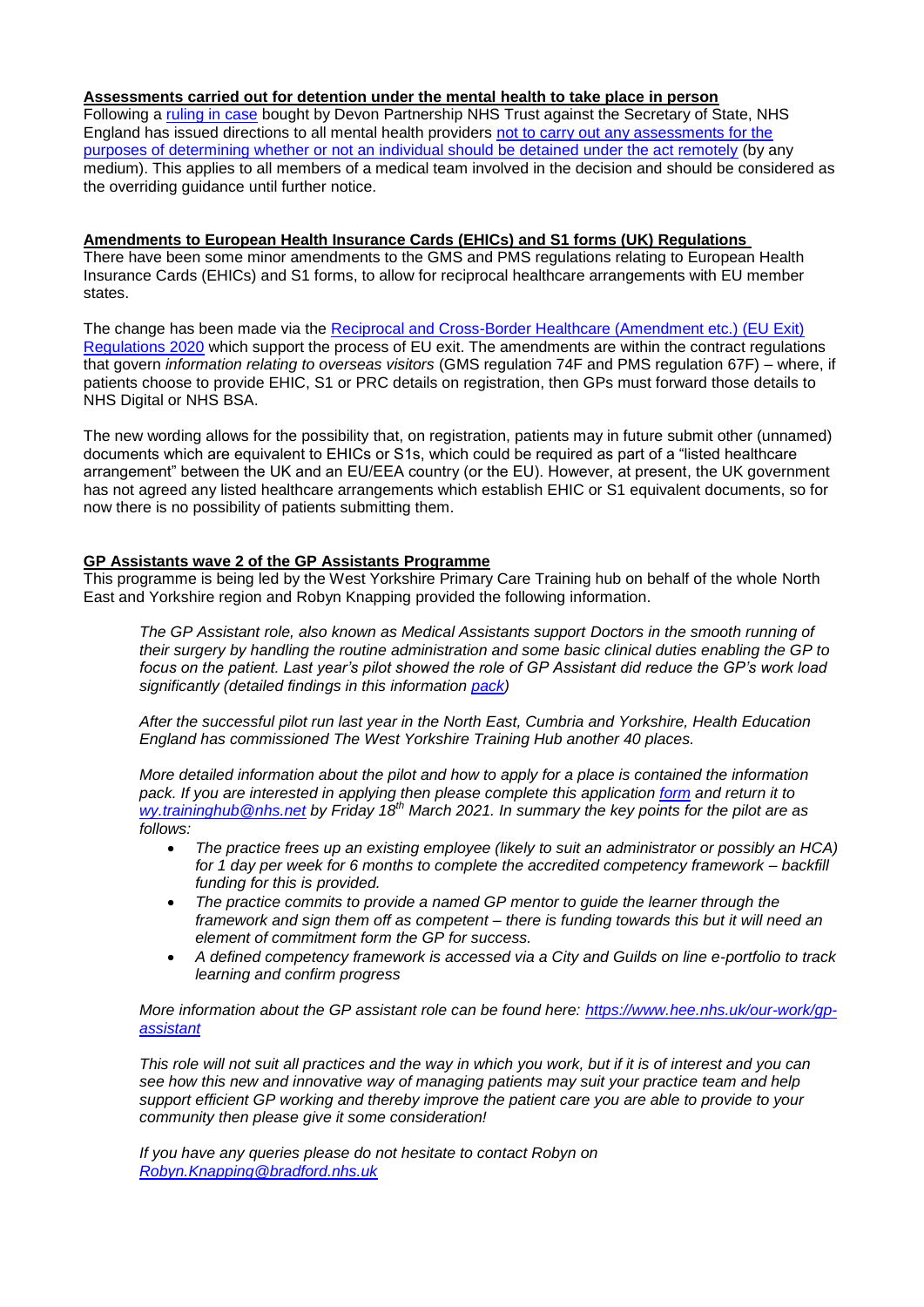## **Contract agreement 2021/22 webinar**

Following the recent [contract agreement for 2021/22,](https://www.bma.org.uk/pay-and-contracts/contracts/gp-contract/gp-contract-england-20212022) we will be holding two contract virtual roadshows/webinars on the following dates:

 $24^{th}$  February - 19.30-20.30  $25^{th}$  February – 12.30-13.30

Register [here.](https://register.gotowebinar.com/rt/5527732449379810573) A recording of the webinar will be available on the BMA website after the event.

# **GP Retention Scheme Webinar**

A [webinar on the GP Retention Scheme](https://www.bma.org.uk/events/gp-retention-scheme-webinar) will be taking place on *Thursday 25 February* from 7pm – 8.15pm. GPC will be looking at how the GP Retention Scheme works for both employees and employers, tackling some of the common misconceptions about the scheme and hearing from GPs who are currently on the scheme. Speakers include:

Samira Anane, chair (GP and GPC policy lead for Education, training and workforce) Naureen Bhatti (Health Education England) Katie Bramall-Stainer (Retained GP) Jonathan Rial (Retained GP) Paula Wright (Sessional GPs Committee) Tim Morton (GPC)

The session will be of interest to GPs who are considering applying to join the scheme or who would like to know more about it, GP employers and practice managers who would be interested in employing a retained GP and existing Retained GPs who have questions about the scheme or would like to hear some perspectives from other retained GPs and employers.

The webinar will be recorded and will be made available to view on the BMA website during the following week. There will a Q&A session at the end and you can submit any questions in advance to [cscott@bma.org.uk.](mailto:cscott@bma.org.uk) Click [here](https://attendee.gotowebinar.com/register/260773784388124176) to sign up

#### **Mental health and wellbeing – looking after you and your practice team Leadership Support Circles (National Autumn Offer 2020-2021)**

Leadership Support Circles are part of the National Health and Wellbeing response to Covid19 to support the wellbeing of #OurNHSPeople. They provide evidence-based guidance and tools in a series of short, themed and interactive online sessions based on 10 principles for leading compassionately. Leadership Support Circles are a reflective space for managers at all levels to come together in a multi-disciplinary setting to share their experiences and be heard. Further information and how to register click the link [here](https://people.nhs.uk/event/leadership-circles-autumn-series/)

**GP appraisal leads and GP tutors offer of telephone support conversations** remain for any GP who feels they would like to talk through any aspect of their professional/personal life that has been affected by Covid. To organise a telephone support conversation, either with the appraisal lead or with a GP tutor, please contact the appraisal team, or email [di.jelley@nhs.net](mailto:di.jelley@nhs.net)

**Crisis Coaching & Mentoring:** [Coaching and mentoring sessions are available now](https://nhs.us5.list-manage.com/track/click?u=2bb00c8eecef5a74724810a2d&id=5697e08ec5&e=1f76f620d3) for all NHS and Health and Social Care leaders. Delivered by The Centre for Army Leadership and Meyler Campbell Coaching, these sessions are designed to support with the huge pressure on the ability of the NHS to deliver safe, high-quality care, sharpen focus on meeting the core needs of staff, ensuring wellbeing and sustained motivation to deal with this rapidly changing situation. The intervention will give leaders an understanding of crisis leadership that goes beyond what is necessary, and focused on engagement and motivation through Covid19. Further information and how to register [see link here](https://people.nhs.uk/support-for-leaders/coaching-and-mentoring-for-leaders/)

CLMC continue to [offer wellbeing services via](https://www.clevelandlmc.org.uk/page1.aspx?p=20&t=2) **Validium for ALL working in general practice** within Tees (including locums). We understand that a number of staff have accessed this confidential service and it has been well received.